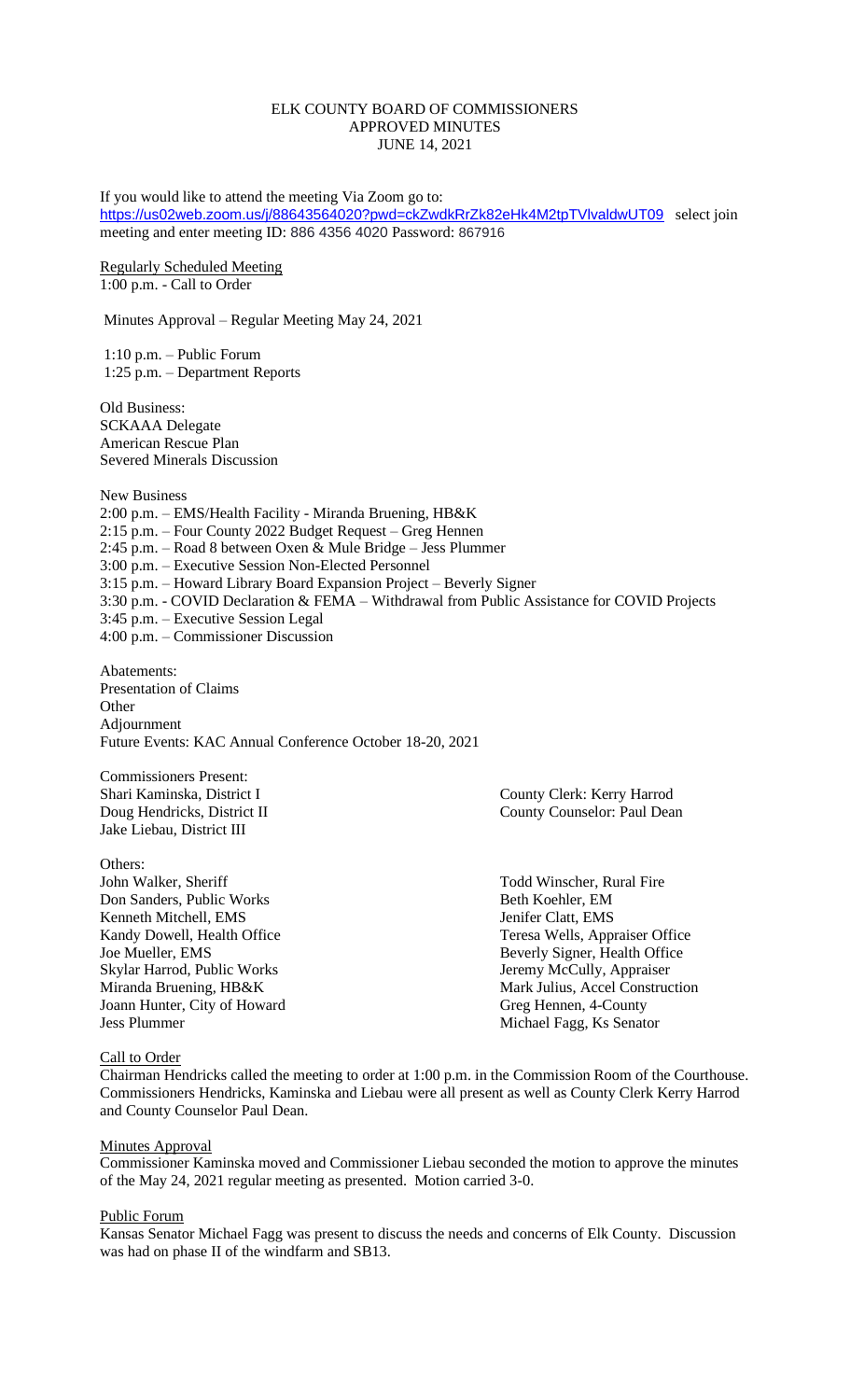## EMS

Ken Mitchell presented the monthly report for May. The EMS department had 18 runs with collections totaling \$17,501.49. Mr. Mitchell stated truck #203 is back in service.

# **Sheriff**

John Walker presented his department reports. Sheriff Walker stated there are two juveniles at Reno County now. One of the patrol trucks has been sent to Quality Toyota in Independence for repairs on the air conditioner compressor.

#### **Health**

Kandy Dowell stated the Health Department will be receiving \$63,000 from the Immunization Acton Plan Grant. Mrs. Dowell said she will be hiring a full-time RN with some of the funds.

#### Emergency Management

Beth Koehler stated the County has been approve for the \$7,000 grant from Enel. The County will be using the funds for a drone and nozzles for the Rural Fire Department. Mrs. Koehler present the paperwork for the grant to be signed. Commissioner Kaminska moved and Commissioner Liebau seconded the motion to sign the grant document between Enel North America, Inc. and Elk County; whereby Elk County is granted \$7,000 for a drone and nozzles for Rural Fire. Motion carried 3-0.

#### Register of Deeds

The monthly report for May was presented. They had a total of 61 instruments recorded and a total deposit of \$3,471.50.

#### Rural Fire

Todd Winscher stated one of the fire tankers is at C Cross Custom Welding having a dump value installed. Mr. Winscher would like to purchase a 1999 Ford 550 rescue truck. The rescue truck would be paid out of the Rural Fire Equipment Reserve Fund. Commissioner Kaminska moved and Commissioner Liebau seconded the motion to authorize the purchase of a 1999 Ford 550 4x4 to be used as a rescue truck in the amount of  $$35,000$ . Motion carried  $3-\overline{0}$ .

Commissioner Liebau moved and Commissioner Kaminska seconded the motion to authorize Todd Winscher to purchase a rescue truck not to exceed \$60,000 for the Rural Fire Department. Motion carried 3-0.

#### Public Works

#### Road

Don Sanders stated the bid from Hall's Paving was adjusted to \$62,352 for the corners on Road 28. Once this project is complete Mr. Sanders would like the Sheriff's Office to patrol this road to help preserve the County's investment. Commissioner Liebau moved and Commissioner Kaminska seconded the motion to approve the asphalt bid from Hall's Paving on the corners of Road 28 in the amount of \$62,352. Motion carried 3-0. Mr. Sanders would like to purchase a 2010 John Deere 772 with 6,222 hours. The grader is located in Iowa. Commissioner Kaminska moved and Commissioner Liebau seconded the motion to purchase a 2010 John Deere 772 motor grader in the amount of \$110,500 from Murphy Tractor with \$85,000 to be financed through the Bank of Commerce in Howard. Motion carried 3-0. Noxious Weed

Don Sanders stated the department has two truck spraying at this time.

Maintenance

Don Sanders stated the kitchen in the Sheriff's Office is coming along nicely.

Recycling

Don Sanders stated International Paper picked up almost twelve ton of recyclables and the County received a check for \$445.70. The recycle trailer will be parked in Elk Falls and Grenola for residents to use. Mr. Sanders said days and times will be setup.

## EMS/Health Facility

Miranda Bruening with HB&K and Mark Julius with Accel Construction were online. Mrs. Bruening stated everything is moving along nicely at the site.

## County Clerk

Kerry Harrod stated the 2020 Audit Report and the 2022 Budget Preparation will be Monday, July 12, 2021 at 10:00 a.m.

SCKAAA Delegate

The County is still looking for a delegate.

American Rescue Plan

Kerry Harrod stated the application process has been completed.